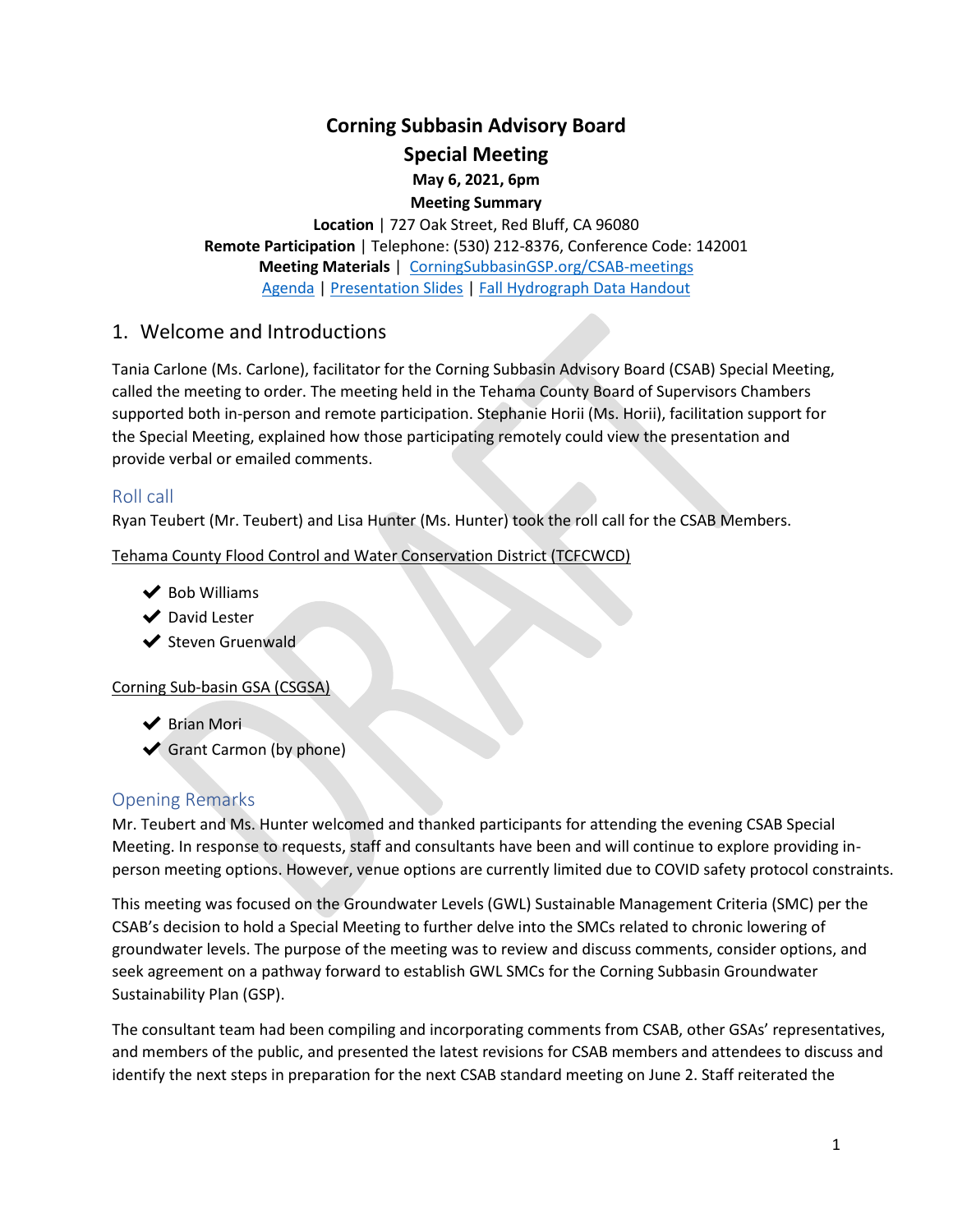importance for stakeholders to share their input to help create a robust GSP for the Corning Subbasin while keeping in mind that implementation of the GSP will be adaptive over the next 20 years.

# Agenda Review, Review of Groundrules

Ms. Carlone reviewed the agenda and reminded attendees that CSAB meetings are following Brown Act guidelines for special meetings. She invited members of the public to announce their name and affiliation when providing comments to include in the meeting summary.

# 2. Overview of Groundwater Level SMC Comments Received

Lisa Porta (Ms. Porta), technical consultant for the Corning Subbasin GSP development, briefly described the initial approach for identifying GWL SMC and summarized key takeaways from comments received to date, sharing relevant clarifications as appropriate to support common understanding:

- **Initial Approach:** 1) Received feedback on goals and beneficial users; 2) developed initial SMC approach; 3) applied approach to each Representative Monitoring Point (RMP) well (applying unique Management Objective [MO] and Minimum Threshold [MT] at each well); and 4) refined MOs and MTs and defined Undesirable Results (URs).
- **General Feedback Received:** Input from CSAB, GSA representatives, and members of the public indicate there was general agreement that the current proposed MTs were too high (too restrictive) and did not provide enough operational flexibility in some areas of the Corning Subbasin. There were divergent viewpoints on the protection of beneficial users and what is considered "significant and unreasonable," and how much lower water levels should be allowed to decline over the long term.
- **Comments for Minimum Thresholds (MTs):**
	- $\circ$  Generally, using recent minimum water levels for MTs is acceptable, but set these lower than historical measurements and consider adding a small buffer for future flexibility.
	- o Include enough operational flexibility for ag wells.
	- o Assess different approaches depending on the area of the Subbasin.
	- o Reduce number of RMP wells.
	- o Check results of groundwater model simulation to see what groundwater levels in the future baseline may be in RMP wells.
- **Comments Related to Undesirable Results (URs):** 
	- $\circ$  Choose a UR that allows for flexible future conditions if there are localized areas with declining GWLs.
	- o Proposed UR may be sufficient (depending on how MOs and MTs are set).
- **Domestic Well Owners' Key Concern**: Concerns expressed that lowering water levels will continue to cause wells to go dry.
- **Comments on Projects and Management Actions**:
	- o Need to start looking at possible management actions.
	- o Start to develop plans, including engaging US Bureau of Reclamation (USBR) and state agencies in control of surface water allocations, to help correct and avoid unsustainable conditions as necessary.
- **Clarifications and Additional Information to Consider:**
	- o The GWL Sustainability Indicator is about chronic decline of groundwater levels (not seasonal)
	- o The SMC are based on what is "significant and unreasonable" to beneficial users in the subbasin.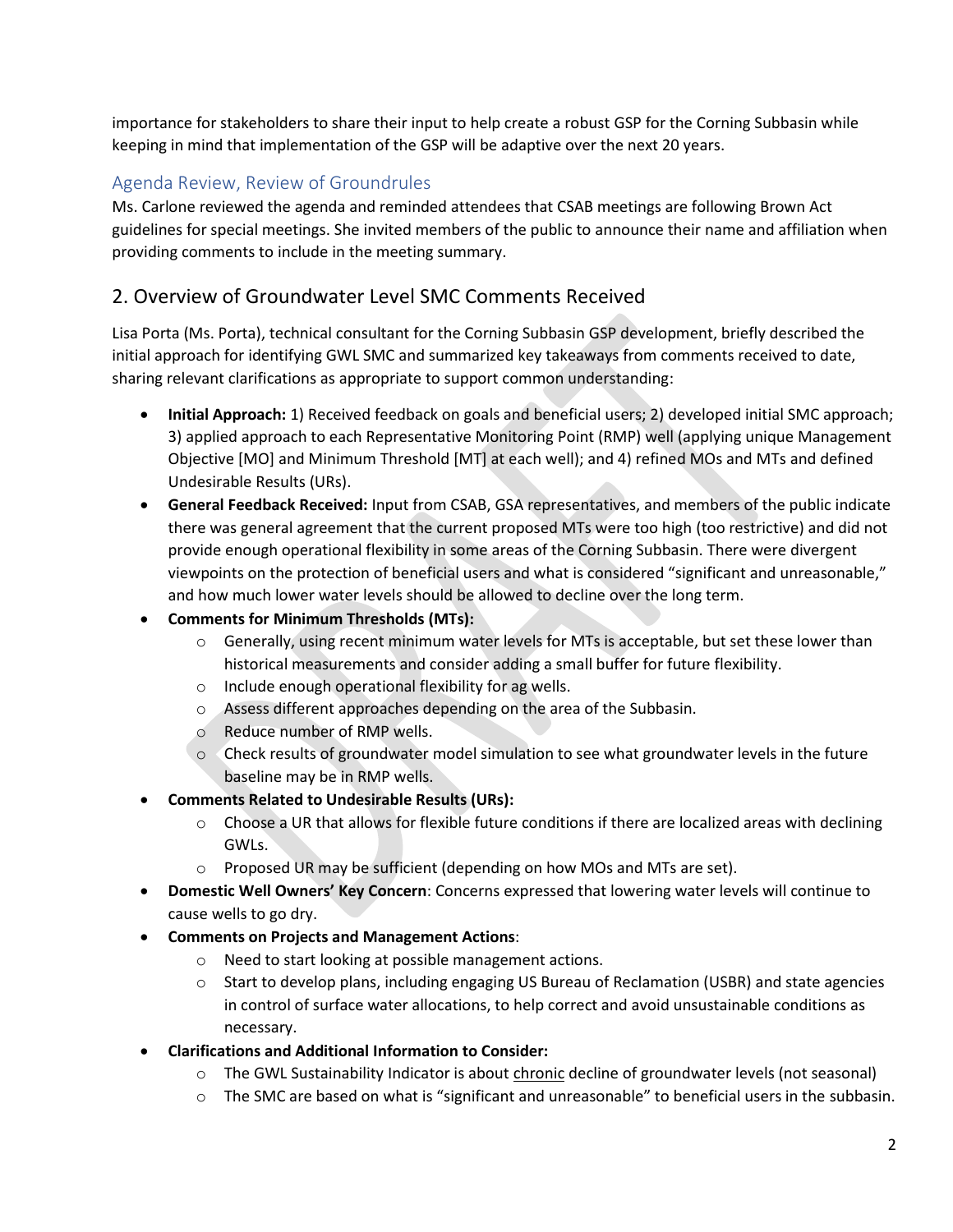- o Water levels are below historical lows in many parts of the Corning Subbasin.
- o Shallow wells that are stable, tend to draw water from nearby streams.
- $\circ$  Need to consider how this GWL SMC may affect other Sustainability Indicators' SMC.

#### Discussion: CSAB questions and comments

CSAB members shared the following questions and comments:

#### **Capturing range of perspectives.**

- Input received to date were overall summarized accurately.
- Acknowledging the importance to consider impacts to both ag and domestic wells.

#### **Chronic decline.**

- What constitutes "chronic decline?"
	- $\circ$  Ms. Porta Specific definitions can vary depending on the groundwater basin and other factors. Generally, it is whether the groundwater levels are coming back up or continuously declining when looking at long-term trends. Fluctuations are not chronic. It helps to look at water years and see how the water levels are behaving (e.g., in the Corning Subbasin, water levels that do not come back up during wet years may indicate chronic decline around that monitoring site).
- It seems like we are in a 20-year cycle for drought based on rainfall data. Does that impact how accurately we can identify long-term trends?
	- $\circ$  Ms. Porta We are looking at all the data, which will help more accurately identify when a chronic shift may have started.
- It would be helpful to know how we can differentiate how much chronic decline in GWL is due to drought versus pumping.

### Discussion: CSAB and Public

One member of the public raised the following issues:

- **Groundwater dependent ecosystems (GDEs).** Concerned about protecting groundwater dependent ecosystems (GDEs). Suggested monitoring wells within a certain distance of a stream to detect habitat impacts due to groundwater use.
- **Protecting storage**. Acknowledged the agricultural perspective and desire to continue pumping groundwater but encouraged a more proactive approach to protecting groundwater tables to protect farmers, ranchers, and ag-residential/domestic well owners over the long term.
- **Protecting domestic well owners and local landowners.** A CSAB member acknowledged recharge concerns, the desire to protect growers and other landowners, and challenges to find the right balance for solutions that fit everyone. He invited the landowner to share suggestions on what direction he would like to see. The landowner stated he would like to see minimum thresholds that protect the domestic use and local landowners.
- **Better control of well expansion in near-term**. In the immediate timeframe, the landowner stated he would like a management action that considers a possible moratorium on ag well expansion (and potentially include limits on domestic well expansion too) until we have better fleshed out the GSP and how we plan to sustainably manage the groundwater. He acknowledged there have been or there are efforts currently underway to better manage ag production well construction to avoid negatively impacting shallow wells, and that these efforts are generally supported by the responsible, local ag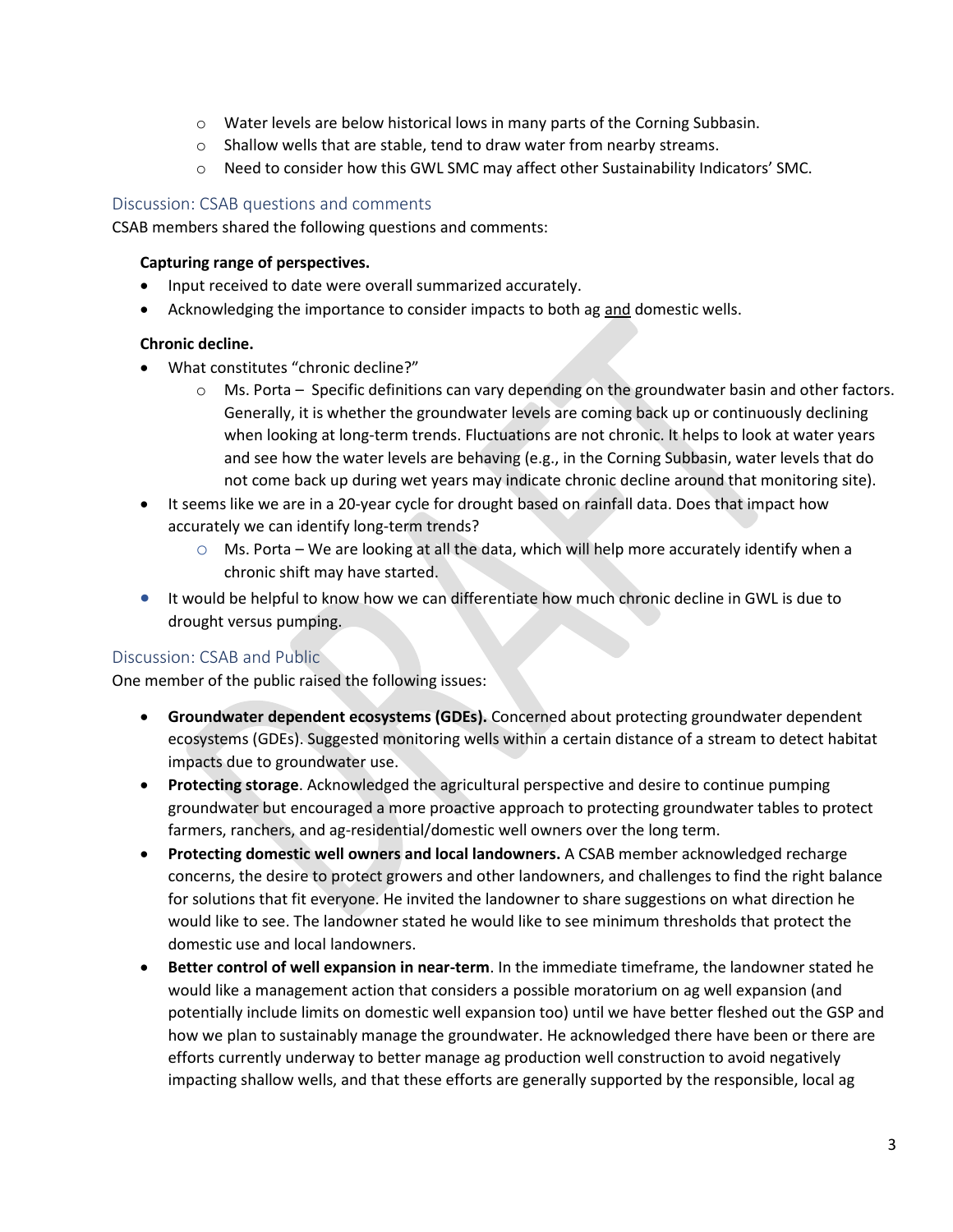producers. However, the trend of new large corporate farms is a concern without greater control or certainty that these incoming businesses will be good neighbors.

# 3. Monitoring Network Data Review and Well Locations

Ms. Porta presented an update of the monitoring network review and proposed refinements based on CSAB feedback:

- **Reduce number of wells in the network**. At least eight wells were identified for potential removal from the Representative Monitoring Points (RMP) network (some were redundant with other wells, others lacked sufficient data for identifying a MT). There are currently a total of 54 wells in the RMP network. Ms. Porta advised against removing more wells at this point until there is better clarity about the variability across sites and which wells may best suit the RMP network. She noted that the monitor network can and will be modified throughout GSP development and implementation as more data become available. For instance, some wells are new but will provide important data going forward; therefore, the network includes existing nearby wells to serve as a temporary proxy until sufficient data are gathered from the new wells. Additionally, not all wells on private properties may remain in the network if access agreements are not confirmed.
- **Consider network zones**. CSAB members and stakeholders had suggested looking at zones/regions of groundwater levels to potentially develop more zone/region specific strategies. Ms. Porta presented three potential zones based on groundwater level trends:
	- o West (west of I-5): observing an average chronic decline.
	- $\circ$  Center of the Subbasin (between I-5 and west of the Sacramento River): groundwater levels are more stable, but we are starting to see a slight decline.
	- o East/Near Sacramento River: groundwater levels are shallow and stable (fluctuates seasonally and with wet years, but are stable in general).
- **Potential further refinements** [\(Refer to slide 18\)](https://a8b4cae8-bac7-40f8-8c05-cf1a163cd3ad.filesusr.com/ugd/c88b6b_a0f4e3d161604f3e93aca42962e668a5.pdf). Ms. Porta shared recommendations for evaluating and maintaining the RMP network during GSP implementation, including obtaining well construction data, confirming access agreements, and standardizing protocols for monitoring, etc. Tools and programs are available (e.g., DWR's technical support services) to help add RMPs going forward. The network should have enough wells to develop groundwater elevation contour of MTs and MOs (can help show how potential MTs may change the direction of groundwater flow).

### Discussion: CSAB questions and comments

CSAB members generally supported the current RMP network. A couple members stated they would prefer to see additional wells in the future on the west side where there are deep wells and less available data. A member pointed to the tradeoff considerations and cost implications for numerous wells in the network.

More specific discussion is provided below:

- **West side, deep wells**. Consider keeping or adding more RMP wells in the western portions of the basin where we lack data.
- **Minimize costs while maintaining adequate network**. Concerns were raised about the ongoing costs for monitoring approximately 50 wells. What opportunities, if any, are there to ensure we start with a good RMP network and reduce the number of wells (e.g., areas with stable or slightly declining groundwater levels)?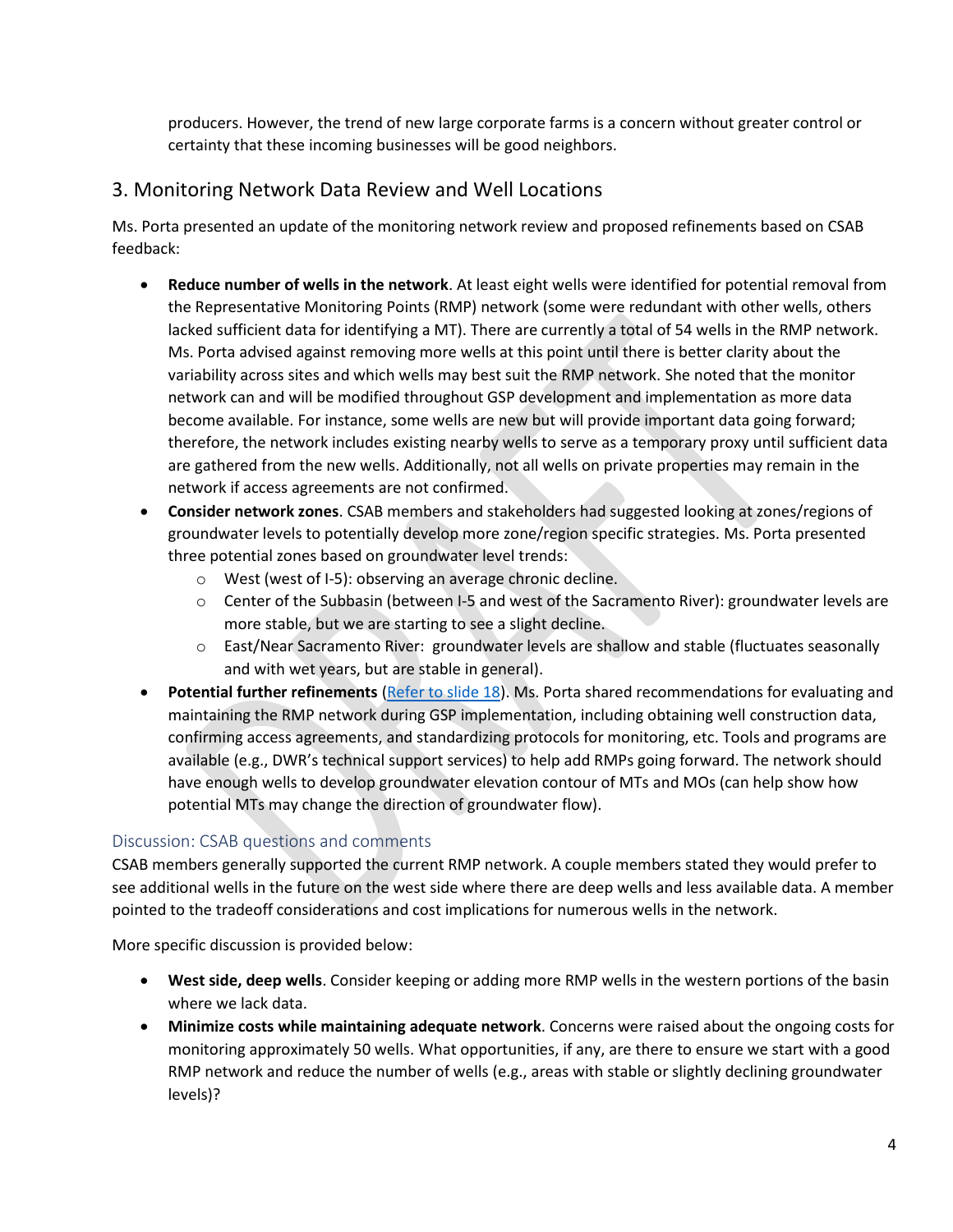- $\circ$  Ms. Porta Generally advise against removing wells at this point until you can confirm which wells can be in the network (e.g., obtain construction data and access agreements) and avoid creating data gaps. You could consider strategically removing a couple wells in the shallow areas, but you should keep the deep wells for now. The number of shallow RMP wells have already been reduced; you still want to keep shallow wells to assess potential streamflow depletion due to pumping (one of the required Sustainability Indicators to monitor). You want enough wells to identify a good contour of the MTs. Removing wells from the network also reduces the number of wells that may exceed their MTs and trigger URs.
- o Ms. Porta / Mr. Teubert Wells monitored by DWR and multi-completion wells with data loggers (that can be downloaded without taking a manual measurement) help reduce effort and monitoring costs.
- **Standardize measurement timing**. Keep in mind that ag wells shut off after the irrigation season at different times depending on the crop type. Even a 2-4 week difference between taking the dry season measurements can affect our ability to identify groundwater level trends.
	- $\circ$  Ms. Porta That nuance could be included in the GSP monitoring procedures to identify what time of year is most appropriate to measure groundwater levels and to take measurements within that timeframe each year.
	- o Mr. Teubert DWR tends to monitor within a two-week window to maintain that standardization.

## Discussion: CSAB and Public

Six members of the public shared questions or comments:

- **West side groundwater levels**. Emphasize the GSAs should monitor the west side closely. Multiple members of the public raised concerns about the declining trend in groundwater levels in the west side.
- **North to south zones or management areas**. Given there is about 80-foot groundwater surface elevation differential from north to south, consider separating the "slightly declining" region into two or three zones (north, central, and south). Could this help better detect if there is a groundwater decline problem and develop projects/management actions specific to the area of concern?
	- o Ms. Porta Can delve into this topic in the later discussion.
	- o Mr. Teubert Keep in mind that SGMA has a specific definition for "management areas." Designating "management areas" under SGMA triggers certain management parameters (e.g., a management area would need its own adequate monitoring network, SMCs, etc.), which seems different than what we are looking to accomplish with creating zones within the network.
- **Measurement timing for deepest decline each year**. If the objective is to monitor the most critical drawdown in the season, mid to late August is a better timeframe.
- **Minimum thresholds**. Concern was expressed if minimum thresholds are based on aggregate measurements of different aquifer levels (which may not adequately protect shallow wells).
- **SMCs in data poor areas**. How might you set SMC or defining undesirable results in areas that lack RMP sites? Could you use a certain number of reported domestic well failures?
	- $\circ$  Ms. Porta Ideally more wells will be added to the network to address those data gaps. Using the contour map approach can help explore how different potential MTs affect domestic wells and inform project / management action considerations (e.g., if you set the MT at a certain level, how many domestic wells may be potentially affected, and is that number considered significant and unreasonable and/or warrants mitigation measures?).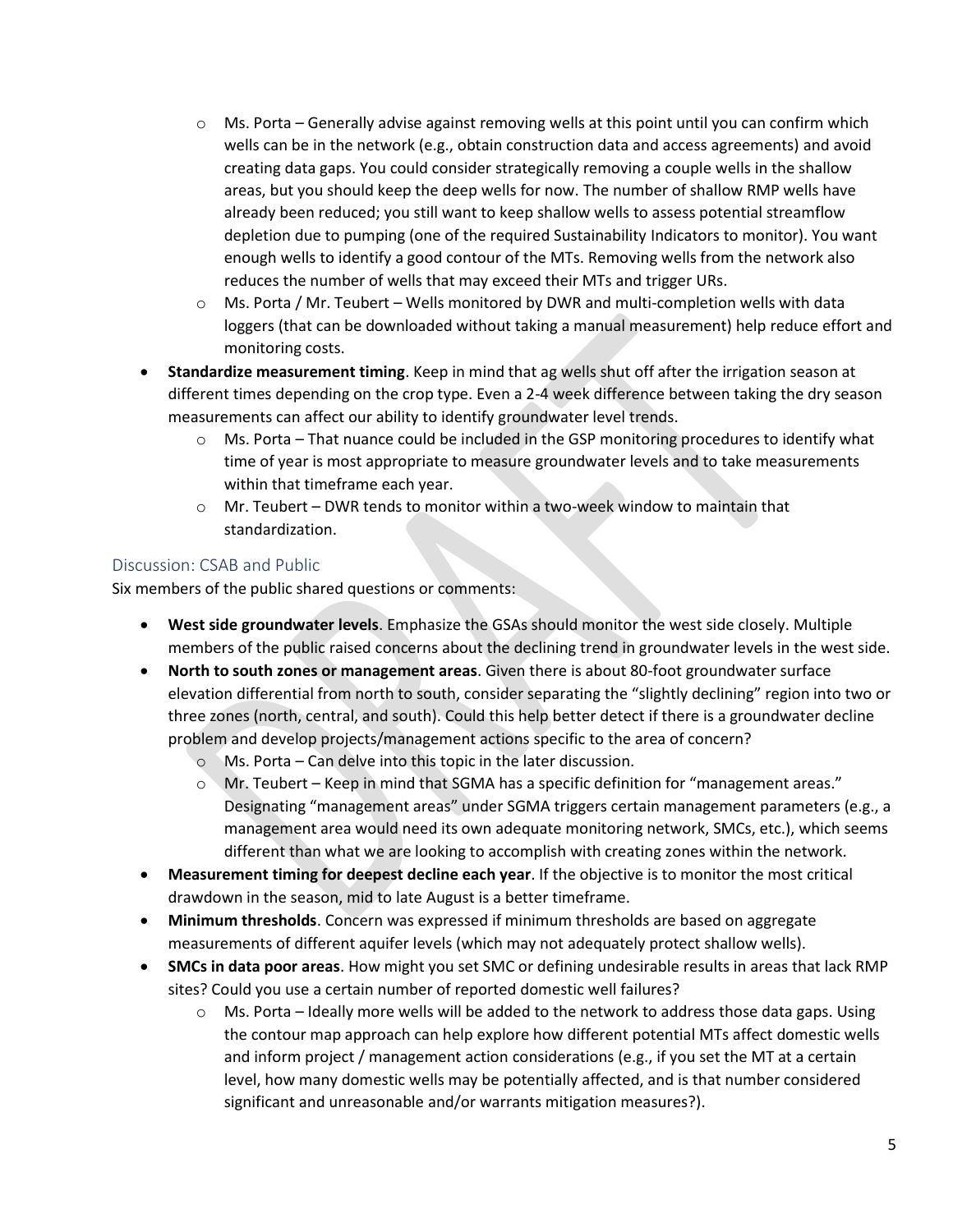$\circ$  Ms. Carlone / Ms. Porta – The GSP regulations also require that GSAs identify data gaps and describe how they plan to address those data gaps in the GSP. A project or management action may be one of those tools to do that. One of the proposed management actions discussed at the May  $5<sup>th</sup>$  CSAB meeting was to develop a more complete database of domestic well locations, depth, construction, etc.

# 4. Options for Groundwater Level (GWL) Sustainable Management Criteria (SMC)

# Revisions

Ms. Porta provided an overview of model outputs of projected water levels and potential revised options for setting MTs and MOs for groundwater levels based on previous input from CSAB and stakeholders:

### **Projected Baseline Model Results**

- Water levels were simulated with current conditions and with projected climate change (and without projects).
- Results indicated there would be an average water level decline of 10 feet (up to 20 feet in some areas). Less variation and water level declines are expected closer to Sacramento River due to surface water recharge. Generally, water levels are projected to stabilize at a new low level, assuming current land and water use remains the same.

## **Revisions based on input**

- Focusing on Fall data only (to account for seasonal variability) for setting SMC.
- Using data since 2012 to better capture the recent trend in groundwater level changes (because levels have reached historical minimum levels due to drought, increased pumping, and slower water level recovery).
- Revised minimum threshold (MT) options for consideration.

## **Potential SMC Options to Consider**

- Measurable Objective (MO): highest Fall groundwater level since 2012. Measurable Objective Notes
	- o The proposed MO has not changed from previous discussions.
	- $\circ$  2012 seemed to be an acceptable number for beneficial users not the highest water levels in recent decades, but still captured levels before the drought. No feedback was received to date that strongly said otherwise.
- Minimum Threshold (MT) Options (using only Fall data):
	- o Option 1: lowest Fall level since 2012, minus 5-foot buffer
	- o Option 2: lowest Fall level since 2012, minus 15-foot buffer
	- o Option 3: lowest Fall level since 2012, minus 25-foot buffer
	- $\circ$  Option 4: lowest Fall level since 2012, minus 15% of minimum water level depth
	- o Option 5: lowest Fall level since 2012, minus 30% of minimum water level depth Minimum Threshold Notes:
	- $\circ$  "Lowest since 2012" means that lowest water levels could differ depending on the specific area or well (e.g., some levels were lowest in 2015, some 2018, and others in 2019).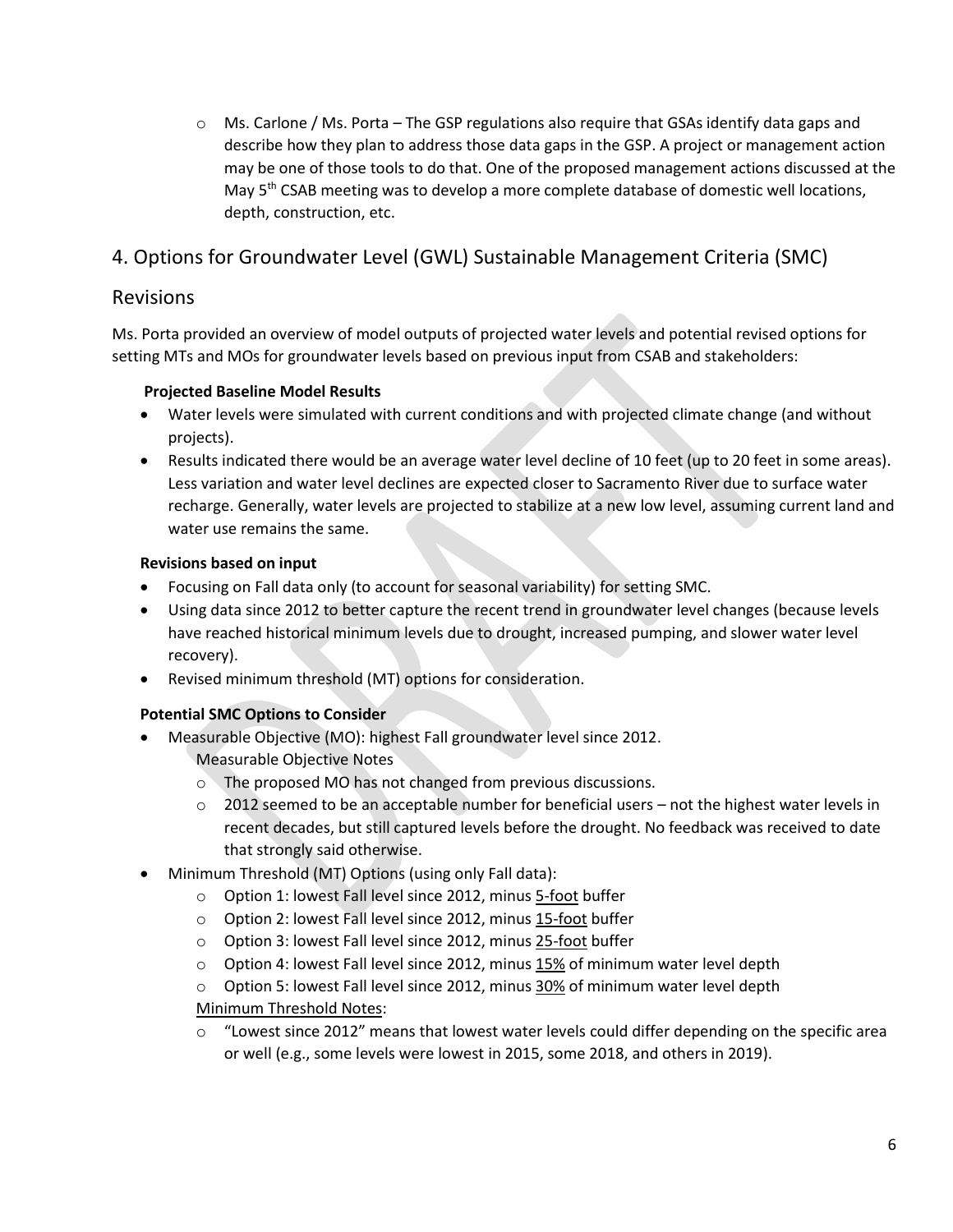- $\circ$  Using percentages (i.e., the 15% and 30% options) aims to allow for operational flexibility and scale the buffer depending on the depth of the well (e.g., shallower wells will have a smaller buffer compared to deeper wells).
- Undesirable Result (UR): when 20% of groundwater elevations measured at RMP wells drop below the associated minimum threshold during two consecutive years.

Undesirable Result Notes:

- $\circ$  The proposed UR has not changed. General input was that the UR definition was acceptable, depending on how we defined the MTs.
- $\circ$  With 54 wells in the RMP network, this UR equates to 11 wells exceeding MTs two years in a row, in the same wells.

### **Example scenarios: How do these MOs and potential MTs perform? What are the potential risks?**

Ms. Porta shared examples of the MOs and potential MTs for wells in each of the three zones (near stream, center of the basin, and west side). [Slides 29 and 30](https://a8b4cae8-bac7-40f8-8c05-cf1a163cd3ad.filesusr.com/ugd/c88b6b_a0f4e3d161604f3e93aca42962e668a5.pdf) also summarize potential risks to consider related to different SMC options and the general locations of groundwater concerns in the subbasin:

- Near the stream current levels are close to the MO already and appear relatively stable. Levels declined due to the drought, but then rebounded. Ms. Porta suggested the MT does not need to be set very deep because we do not expect the levels to fluctuate much more, even with climate change modeling.
- Center (east of I-5) the groundwater trend lines are decreasing slightly not a steep decline compared to west side levels, but also not as stable as levels near the stream.
- West side groundwater trend lines are consistently decreasing since 2011 without signs of recovering. With these deeper wells, there are larger differences between using 5- to 25-foot buffer compared to using the 15 to 30% buffer approach.
- Ms. Porta, in combination with others' input, suggested the MTs should incorporate some operational flexibility to withstand longer droughts. However, deep MTs may negatively affect domestic well owners and warrant mitigation measures; high pumping usage could affect groundwater flow into neighboring subbasins and stream recharge and/or draw up higher salinity water close to the Coastal Range.
- The GSP will also need to consider and identify if/how MTs and URs for one sustainability indicator may affect another sustainability indicator (e.g., need to avoid setting groundwater levels MTs too low that it causes subsidence URs).

## **Additional GWL SMC options**

CSAB member Brian Mori shared additional GWL SMC options and considerations:

- Set the MO based on the 2015 Fall minimum level (aims to be closer to "new normal" conditions, allow for operational flexibility workable for all beneficial users, decrease dependence on "drought declaration," etc.)
- Set MTs for RMP wells where static water is less than 80 feet from ground surface elevation: 2015 Fall level plus a 25-foot operating range
- Set MTs for RMP wells where static water is more than 80 feet from ground surface elevation: 2015 Fall level plus a 30% operating range. Mr. Mori stated he felt that, based on his review of the data, the 30% seemed to be a reasonable level with realistic expectations to balance the needs and interests of all beneficial users.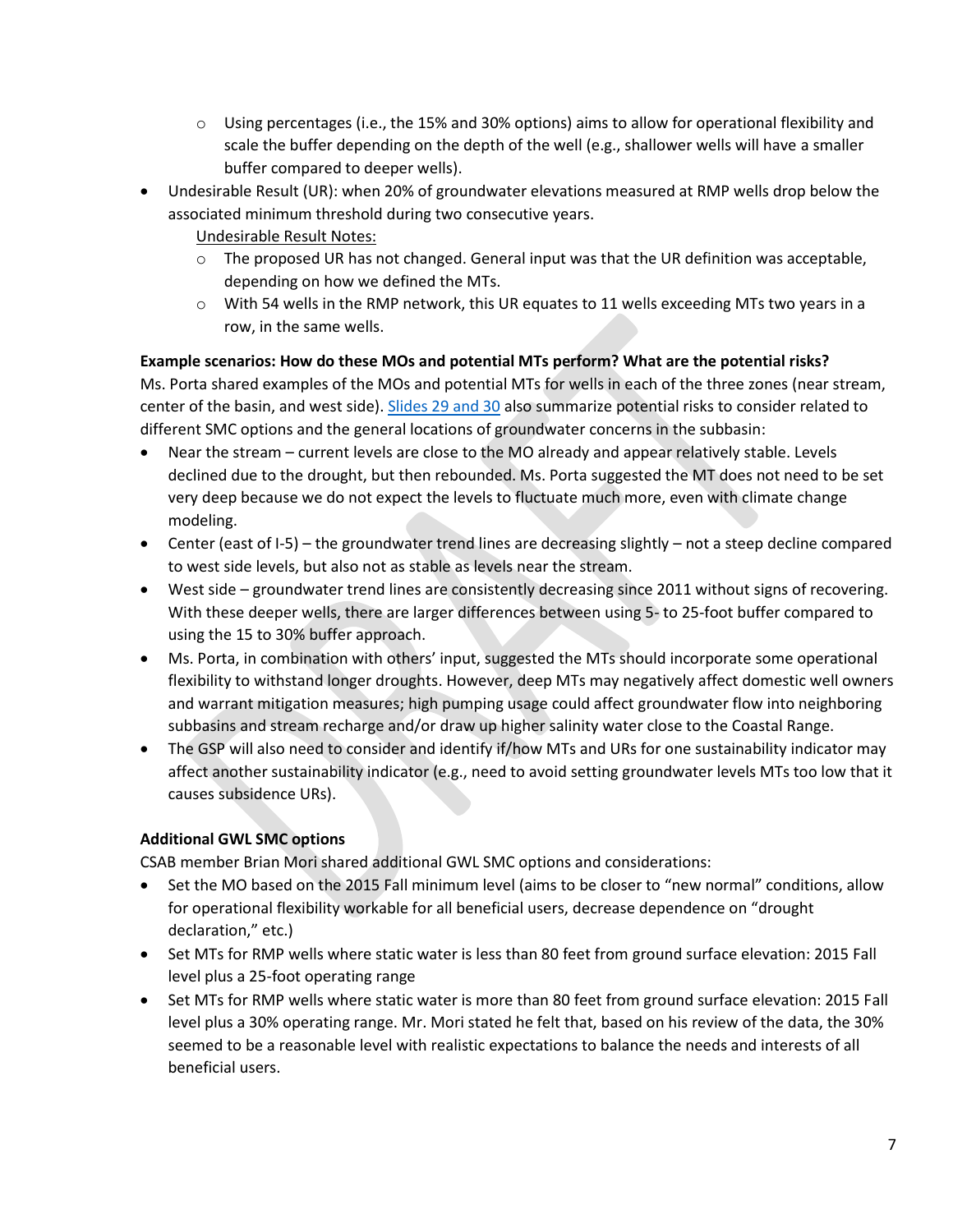• Mr. Mori reviewed how these MOs and MTs performed using the same wells Ms. Porta presented to help compare these alternative SMC. He also added that the proposed MTs for many of these wells are well above the depth of the well, decreasing the risk of the well going dry and giving "breathing room" to address wells that may be at risk (e.g., shallow, domestic wells where GWL are at risk of dipping below the MT).

### Discussion: CSAB questions and comments

Overall, CSAB comments reflected a desire for setting SMCs that: are realistically achievable, are customized within reason to the area or well, and allow operational flexibility for ag producers/pumpers, while also protecting domestic well owners with shallow wells.

#### **Setting Realistic Measurable Objectives**

- CSAB members confirmed with staff that conceptually, MOs are where we'd like to be, but SGMA does not require that we achieve the MO by 2042, nor are URs triggered until 2042 (e.g., we can dip below the MT, then make progress towards the MO). Groundwater levels can fluctuate around the MO, but they should not be close to the MT as we near 2042.
- Several CSAB members emphasized setting realistic MOs rather than unattainable objectives. Some raised concerns with hydrographs where levels on average were fluctuating around the MO, but were repeatedly below the MO in the most recent years, even in wet years; they questioned if that indicated the MO was set at an unachievable level given the basin's potential "new normal." Concerns were raised that the State might modify the GSP policies/regulations in the future and deem basins that do not achieve their MOs (even if those MOs were overly ambitious) as unsuccessful in achieving sustainability and trigger State intervention.
- Conversely, others indicated they support a loftier goal and that the MO should be at or better than current conditions (as long as the State does not penalize a basin for not achieving its MOs). Ms. Porta stated that MOs are generally set higher or similar to current conditions. Setting the MO using the 2015 Fall minimum is lower than current average water levels, so it will be important to explain the rationale if the GWL SMC uses the 2015 Fall minimum as the MO. A CSAB member stated that setting the MO below current conditions would likely upset many of the landowners in his area.
- A CSAB member shared contextual background for why a couple changes in groundwater conditions may have occurred: In 2014/15, the USBR changed surface water allocations, leading to many farmers switching to groundwater, contributing to a sharp increase in groundwater use. In the Flournoy area, there used to be a ditch that held surface water from Thomes Creek, but is no longer there and therefore no longer supports recharge (and some nearby wells have gone dry). These types of policies or land use conversions (that are expected to remain the same), need to be considered in how we define the "new normal" and setting realistic MOs.
	- $\circ$  Ms. Porta If desired, the ditch could be a potential project / management action (apply for grant funding to revive the recharge area to help water levels increase again).

#### **Use the percentages approach vs. fixed numeric footage (or combination)**

• Overall, CSAB members stated they appreciated the operational flexibility from using the percentage buffer approach. However, using the percentage approach for shallow wells offers little buffer; a fixed numeric buffer may be better for shallow/stable GWLs.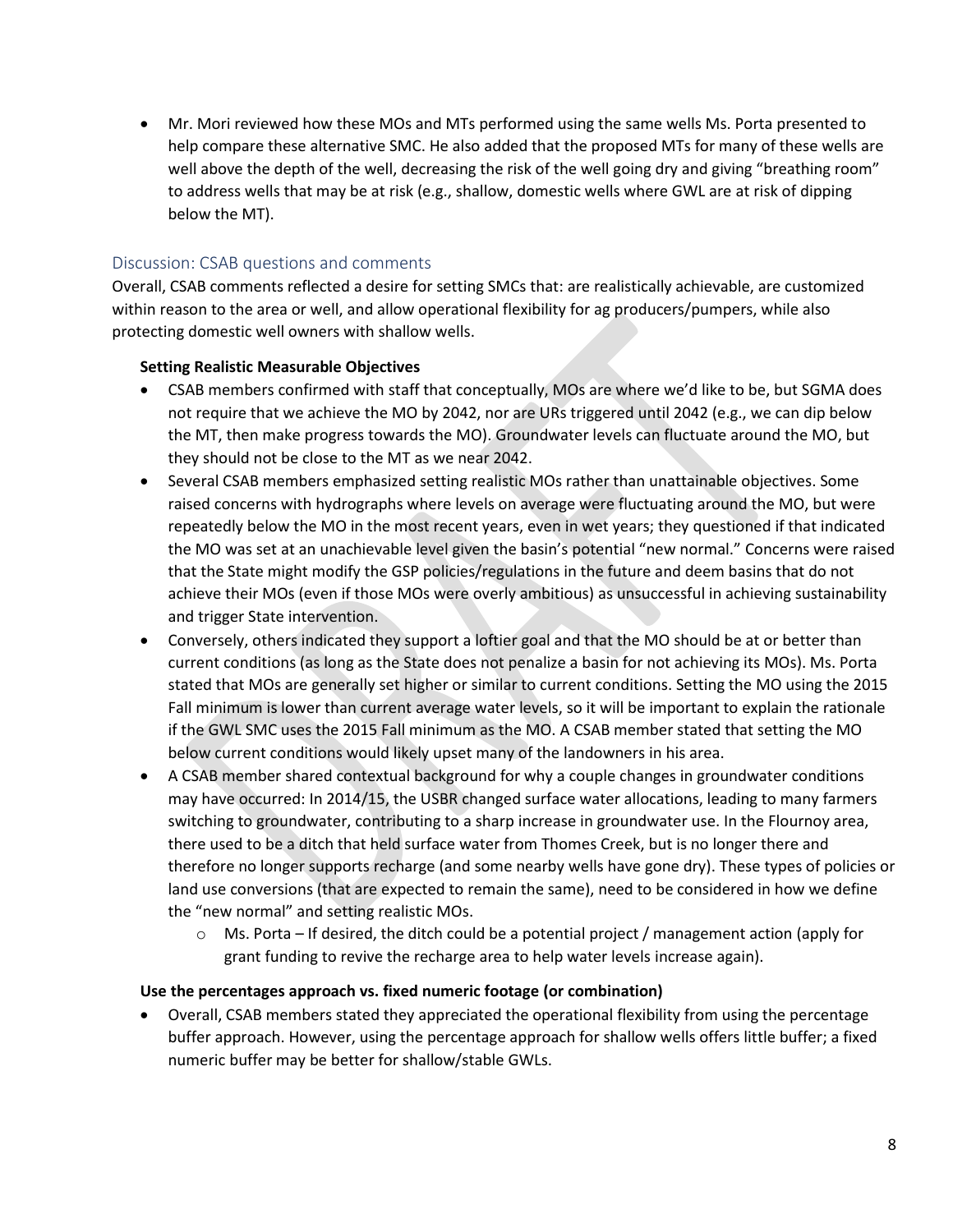- Therefore, CSAB members suggested analyzing the percentage approach for deeper GWL areas (generally those in the west side of the Subbasin) and a fixed numeric footage for shallower or more stable GWLs (generally those closer to the Sacramento River).
- Members indicated they wish to further explore and understand the implications of using the percentage buffer approach. 15% seemed too restrictive. Members ranged on whether they preferred 20% or 30%. 30% offers the greatest operational flexibility (and deep wells tend to fluctuate the most); however, 30% poses a higher risk of negatively impacting domestic well owners with shallower wells. A CSAB member requested more information to clarify and help demonstrate why 30% would be unreasonable.

## **Stable GWLs (generally near the Sacramento River)**

- CSAB members shared different preferences for the fixed numeric buffer for shallow/stable GWL areas. Some preferred a 5- to 15-foot buffer; others suggested something deeper but did not feel strongly on the exact number given that these levels likely will not decrease drastically and dip below wherever the minimum threshold is ultimately set.
- Given that the GWLs closer to the Sacramento River are relatively stable, CSAB members suggested focusing on areas of greater concern (i.e., the wells in the west side of the Subbasin).
- A CSAB member clarified that using the fixed numeric footage approach should not necessarily be based on proximity to the river, but rather by characteristics of the wells (e.g., location of the standing water, stable levels, performance when being tested/pumped, etc.).

## Discussion: CSAB and Public

Five members of the public provided questions and comments:

## **Aspirational and Protective Approaches to SMCs and Setting MOs**

- Several members of the public stated they prefer aspirational measurable objectives rather than settling for a "new normal." Rather than lower the MOs, explore what projects and management actions are needed to achieve the more aspirational MOs. Consider recharge projects, maximizing surface water use efficiency, curb increases in groundwater use (e.g., new orchards or new development), coordinate with potential partners like USBR and Resource Conservation Districts, etc.
- A member of the public conveyed this is an opportunity for the Subbasin to aim beyond sustainability, cultivate its natural resources, and improve farming practices for future generations.
- One person observed that hydrograph data with 50-year history show a substantial decline of 10 to more than 25 feet. She postulated that while the hydrographs discussed today may appear like a "new normal," it is also possible that these are 10-20 year trends. We may already be damaging our aquifers, so the GSAs are encouraged to take a protective approach when setting MTs.
- A member of the public asserted that even though SGMA does not give local agencies authority over county planning; water management is inseparable from land use planning. GSP decisions need to consider the implications on the character of the county.
- There was a suggestion to use the 2015 Fall level for the MOs, which would emphasize the areas of highest concern are away from the river and in areas with the biggest decline.

## **Approaches to Setting MTs**

• Several members of the public shared concerns with using the percentage buffer approach for the deep wells, particularly with the higher percentage options (e.g., 30% buffer could lead to substantial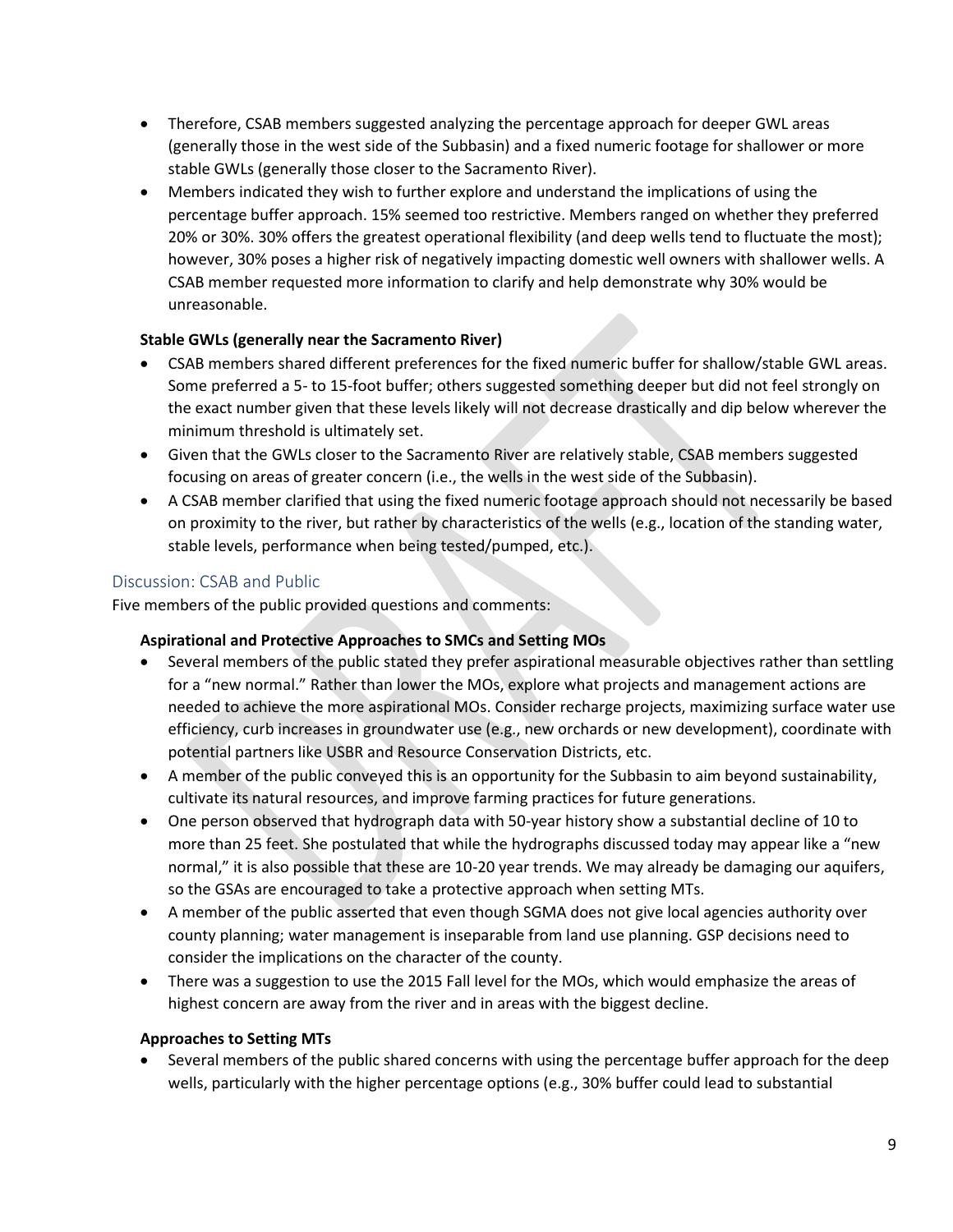decreases in water levels and require costly redrilling). The communities whose wells may go dry first are also likely those who cannot afford redrilling.

- A member of the public conveyed the 30% buffer seemed appropriate for areas further west from the river, particularly along the I-5 corridor where there is both a high concentration of residences and farming using the groundwater.
- Domestic well owners are not the only ones at risk. Combined use (ag-residential) small pumpers are at risk too.
- Public comments generally indicated support for dividing the monitoring network into zones (e.g., based on general groundwater trends/concerns). There was a suggestion to use different percentages for the MTs depending on groundwater concerns (e.g., 30% buffer in good areas, 20% in slightly concerning areas, and 10% buffer in critical areas).
- One person suggested using the flows from Shasta Dam to determine appropriate water level depths for wells near the river. 10-15 feet buffer seems more appropriate than 25 feet.
- Another member of the public asserted the 25-foot buffer would help take the focus off of the wells near the river that are relatively stable (due to recharge from Shasta Dam releases), and direct more attention to wells of greater concern in the western portion of the subbasin.

### **Understanding historical trends**

• Multiple members of the public cited other factors that contributed to decreases in groundwater level in addition to the USBR and Flournoy examples previously raised. Land use conversion in the west side of the Corning Subbasin (from historically large ranches converted to orchards) is likely a major cause for the drastic drop in GWLs. Several deep wells were installed at this time too.

### **Process and Discussion**

- In general, public comments aligned with CSAB members' desire to work together and find a middle ground to support ag while also protecting domestic/ag-residential well users and habitats dependent on groundwater.
- A few acknowledged the complex topic warrants sufficient time, but observed participants seemed to have meeting fatigue given that the meeting was in the evening and went longer than expected.

# 5. Next Steps

Ms. Porta and Ms. Carlone reviewed discussion outcomes and proposed next steps based on the meeting discussion:

- CSAB members generally agreed to explore using fixed/static buffers for the MTs closer to the river where water levels are more stable. Using the percentage approach may make more sense for the western areas of the subbasin where water levels are deeper, more variable, and high concerns among those who have shallower wells or use less groundwater.
- CSAB members have diverse perspectives on the specific numbers for the fixed numeric buffer and percentage buffer.
- The MOs should be revisited to confirm they are realistically attainable and adequately protective / balanced across beneficial users' needs.
- Members indicated they wish to further explore and understand the implications for using the different approaches discussed this evening. For CSAB consideration and discussion at the next meeting, the technical consultant will present SMCs and MT contour maps based on: